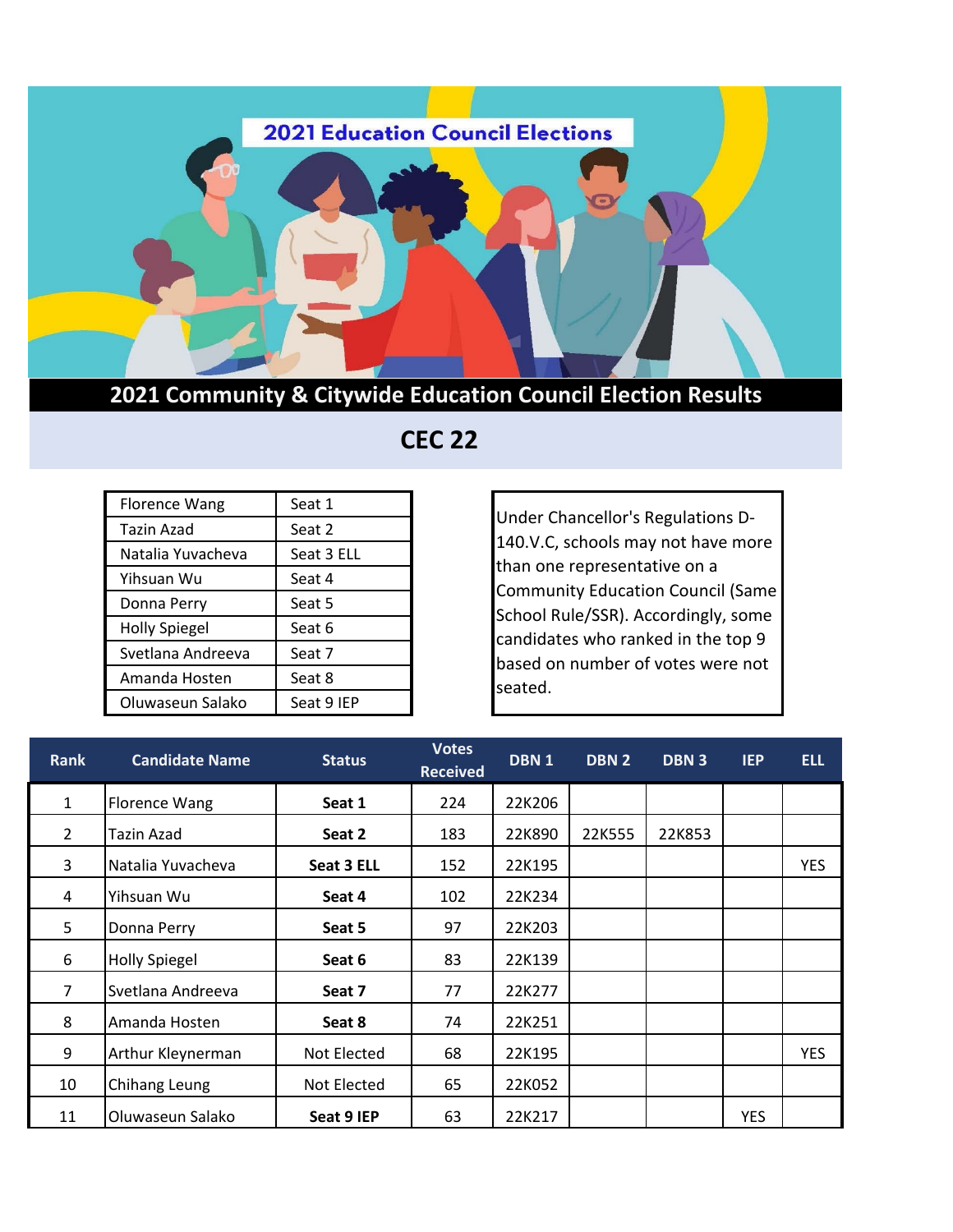| 12 | Renee Stephenson         | Not Elected | 52 | 22K207 |        |        |  |
|----|--------------------------|-------------|----|--------|--------|--------|--|
| 12 | <b>Abdul Aziz</b>        | Not Elected | 52 | 22K134 |        |        |  |
| 14 | Mariya Gluzman           | Not Elected | 50 | 22K197 |        |        |  |
| 15 | Wende Gozan Brown        | Not Elected | 49 | 22K278 |        |        |  |
| 16 | Mudassar Ali             | Not Elected | 45 | 22K277 |        |        |  |
| 17 | Victoria Pisarevskiy     | Not Elected | 44 | 22K255 | 01M539 | 13K430 |  |
| 18 | Natasha Flowers          | Not Elected | 38 | 22K315 |        |        |  |
| 19 | Regina Gurevich          | Not Elected | 36 | 22K195 |        |        |  |
| 20 | Yevgeniya Shulman        | Not Elected | 33 | 22K206 |        |        |  |
| 20 | Khadija Harmouche        | Not Elected | 33 | 22K052 | 18K633 | 21K540 |  |
| 20 | Steven Ullman            | Not Elected | 33 | 22K236 |        |        |  |
| 23 | Tawanna St Louis         | Not Elected | 32 | 22K236 |        |        |  |
| 24 | Kathleen Garcia-Aracen   | Not Elected | 27 | 22K222 |        |        |  |
| 25 | Loretta Boatey           | Not Elected | 25 | 22K890 |        |        |  |
| 26 | Mandisa Abraham          | Not Elected | 22 | 22K109 |        |        |  |
| 27 | Sima Karetnaya           | Not Elected | 20 | 22K277 |        |        |  |
| 27 | <b>Sherlie Toussaint</b> | Not Elected | 20 | 22K078 |        |        |  |
| 27 | Mammona Zubair           | Not Elected | 20 | 22K203 |        |        |  |
| 30 | Rolanda Rachiel          | Not Elected | 19 | 22K195 |        |        |  |
| 31 | Anthony Avila            | Not Elected | 17 | 22K052 |        |        |  |
| 31 | Shellon Christian        | Not Elected | 17 | 22K312 |        |        |  |
| 31 | <b>Melody Thomas</b>     | Not Elected | 17 | 22K078 | 20K062 |        |  |
| 34 | Sarrah-Jeen Delly        | Not Elected | 16 | 22K222 |        |        |  |
| 34 | Debbie Turner            | Not Elected | 16 | 22K312 |        |        |  |
| 36 | Gail Mason-Hoff          | Not Elected | 15 | 22K198 |        |        |  |
| 36 | Marie Michaud            | Not Elected | 15 | 22K152 |        |        |  |
| 38 | Angela Shtutman          | Not Elected | 14 | 22K197 |        |        |  |
| 38 | Myra Urooj               | Not Elected | 14 | 22K197 |        |        |  |
| 40 | Abou Lo                  | Not Elected | 13 | 22K361 |        |        |  |
| 41 | Adelle Dupont            | Not Elected | 12 | 22K278 |        |        |  |
| 41 | Erika Moshkovich         | Not Elected | 12 | 22K197 |        |        |  |
| 43 | Leyla Aslanova           | Not Elected | 11 | 22K206 |        |        |  |
| 43 | Elvira Leiderman         | Not Elected | 11 | 22K197 |        |        |  |